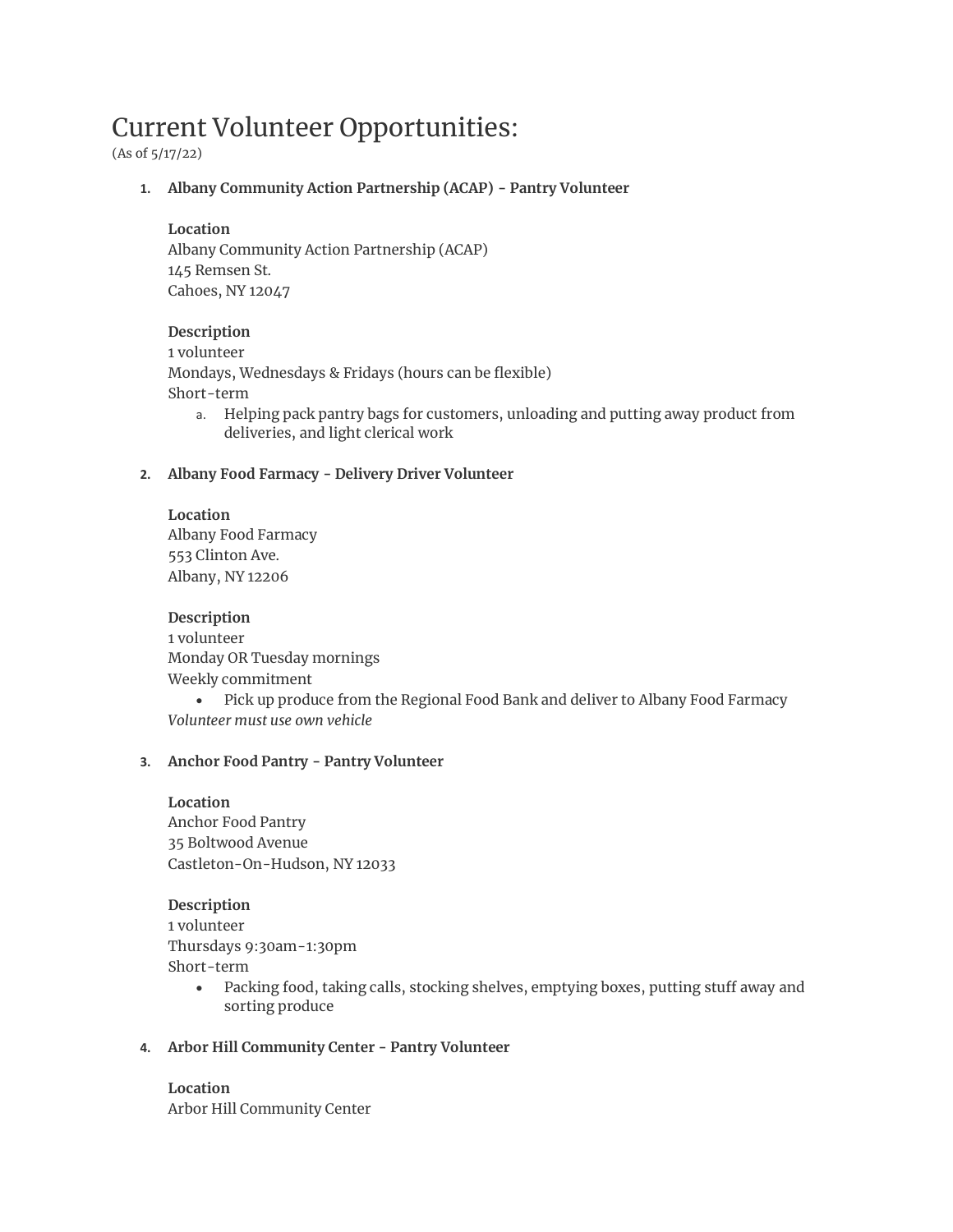47 North Lark Street Albany, NY 12210

# **Description**

# 1 volunteer

Monday-Wednesday 10:00am-12:00pm OR 1:00pm-3:00pm

• Assist in stocking the pantry, packing bags, interfacing with consumers, calling and scheduling deliveries, and service coordination

## **5. Bethesda House of Schenectady - Pantry Volunteer**

## **Location**

Bethesda House of Schenectady 834 State Street Schenectady, NY 12307

## **Description**

## **At main site (834 State Street):**

1-2 volunteers needed for each shift

Mondays 10:00am-1:00pm Tuesdays 9:00am-11am OR 1:00pm-2:00pm

• Pack food bags

## **Dining Area at main site:**

3-4 volunteers needed

Monday-Friday 9:00am-4:00 pm (shifts can be discussed; flexible)

3 shifts: 9:00am-11:00am, 1:00pm-3:30pm & 2:00pm-4:00pm

• Assist in the kitchen with meal prep, serving, clean tables, wipe down chairs after guests have eaten and direct guests in proper movement to ensure social distancing is followed

## **Hospitality Center:**

1-2 volunteers needed Monday-Friday 9:00am-11:30pm & 1:00pm-4:30 pm

• Work with staff to monitor guests in hospitality center and assist with providing services offered – faxes, phones, laundry, lockers for shelter guests and help guests follow procedures for safety guidelines

## **6. Canister Project - Community Outreach Programs**

## **Description**

Canister volunteers solicit and service our grassroots fundraising in local businesses.

## **7. Greater Galway Community Services - Pantry Volunteer**

**Location** Greater Galway Community Center 2167 Galway Road Galway, NY 12074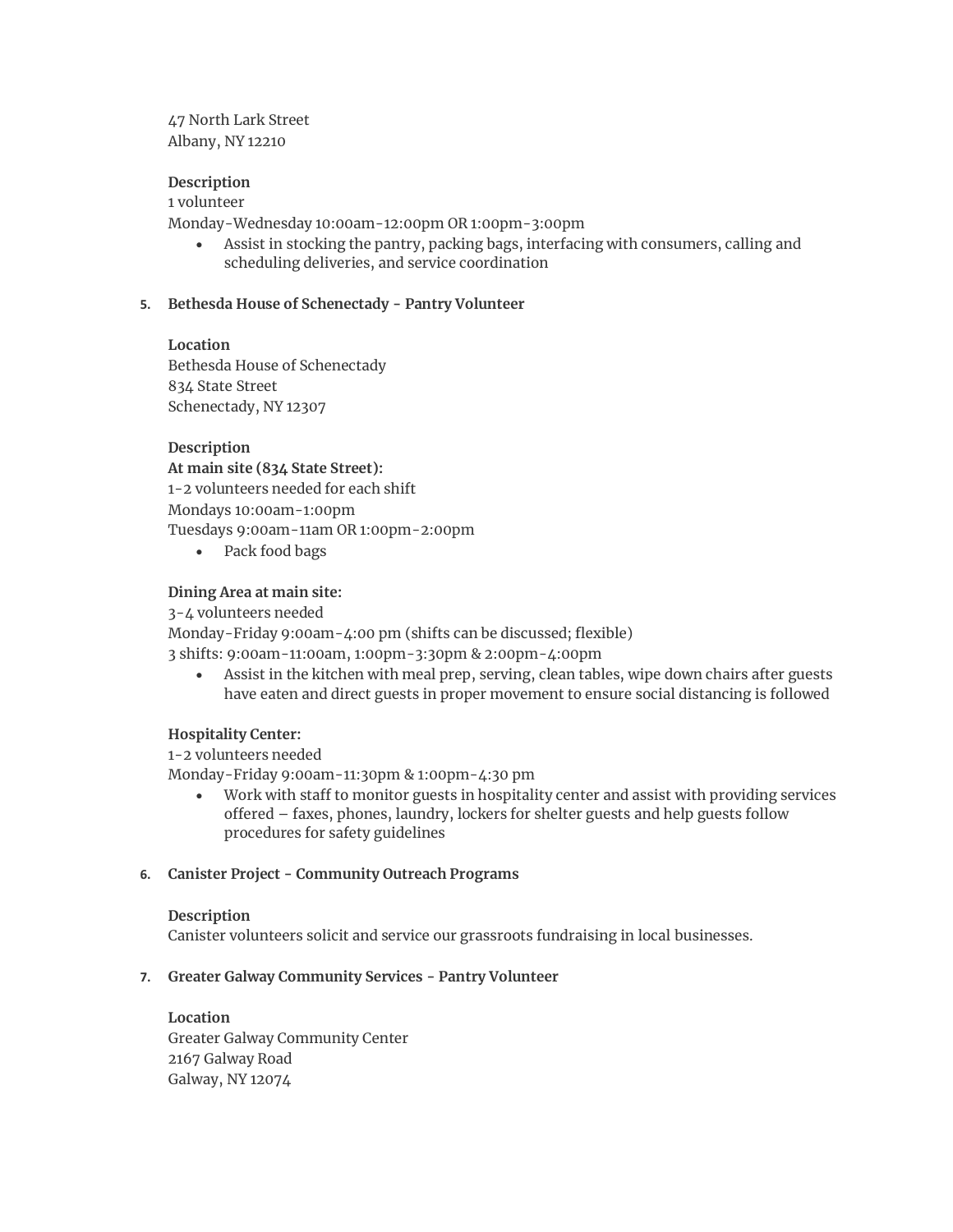**Description** Thursdays 12:00pm-2:30pm Weekly commitment

- Assist with packing bags for clients and help with distribution to clients
- **8. LifeWorks Community Action Food Pantry - Delivery Driver Volunteer**

## **Location**

LifeWorks Community Action Food Pantry 39 Bath St. Ballston Spa, NY 12020

# **Description**

5+ volunteers Tuesday-Friday 9:00am-11:30am (at least one reoccurring shift per week, but flexible) Long-term

• Delivering online orders to clients

# **9. Mt. Ida Community Food Pantry - Unloading Volunteer**

**Location** Mt. Ida Community Food Pantry 548 Congress Street Troy, NY 122180

**Description** 3 volunteers First Thursday of every month 8:45am-10:30am Long-term

• Assist in unloading the delivery truck when it comes

# **10. Mt. Ida Community Food Pantry - Food Pantry Volunteer**

**Location** Mt. Ida Community Food Pantry 548 Congress Street Troy, NY 122180

## **Description**

1 volunteer Saturdays 9:30am-12:30pm (could be weekly, bi-weekly, or monthly) Long-term

• Sorting and labeling food, working with clients, restocking, setting up and putting away food pantry supplies, shopping for guests and light cleaning

# **11. Oakwood Food Pantry - Pantry Volunteer**

**Location** Oakwood Food Pantry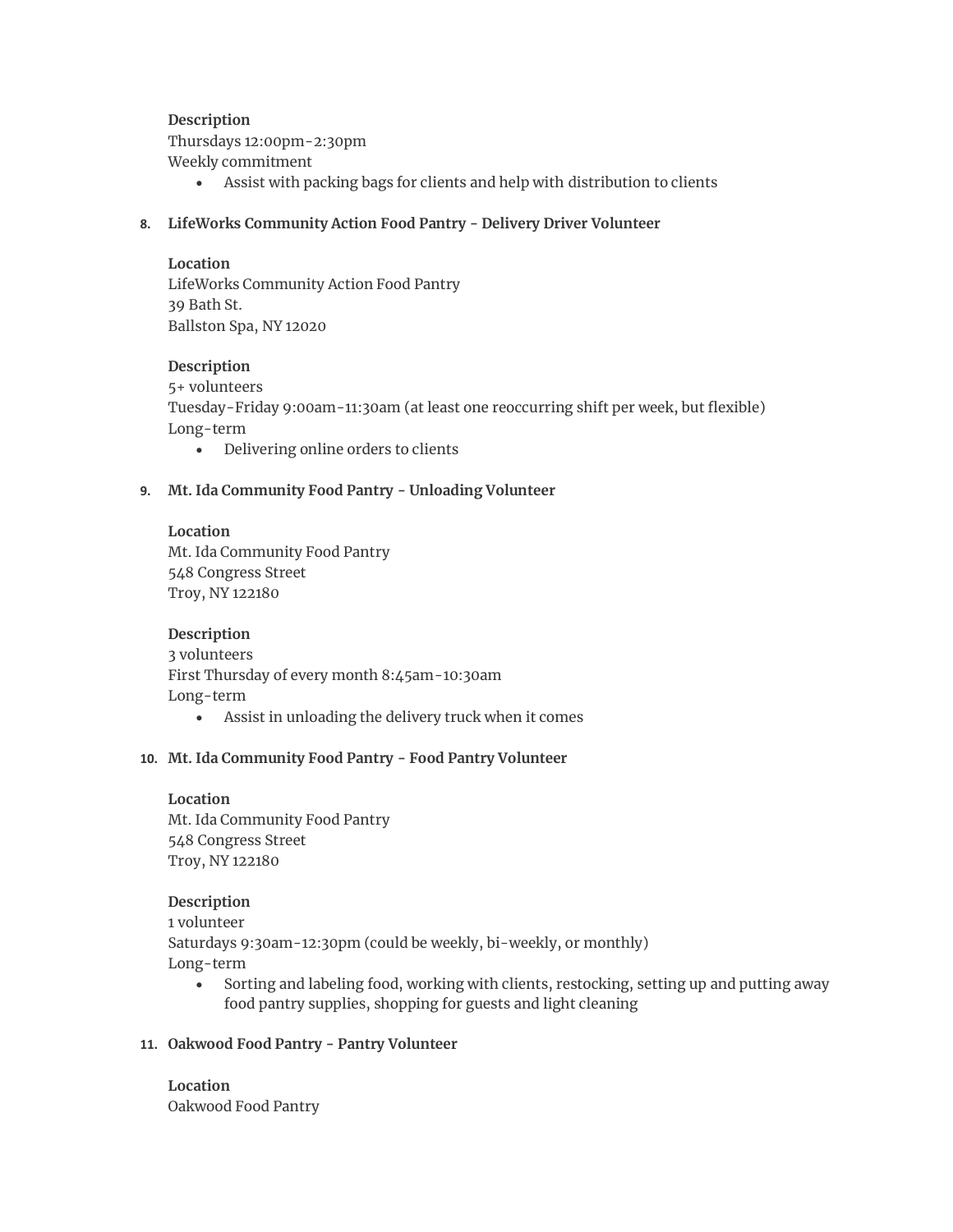313 Tenth Street Troy, NY 12180

## **Description**

Wednesdays 9:00am-11:00am Weekly commitment

Assist unloading the delivery truck and help in the pantry (clean out pantry beforehand and put everything away after)

## **12. Salvation Army Albany - Food Pantry Assistant**

#### **Location**

Salvation Army Albany 20 South Ferry Street Albany, NY 12202

## **Description**

4 volunteers

Mondays & Wednesdays 10:00am-4:00pm

Morning shift 10:00am-1:00pm **OR** afternoon shift 1:00pm-4:00pm (3 hours per shift) Long-term

• Help organize, stock shelves, pack food boxes, make sure that received food is sorted, stocked, and stored in an appropriate manner, ensure proper refrigeration of frozen items, perform rotation duties as necessary, office and computer work

*Must be able to speak casually and comfortably with clients when they arrive*

## **13. Salvation Army Albany - Delivery Driver**

#### **Location**

Koinonia Primary Care 553 Clinton Avenue Albany, NY 12206

## **Description**

1 volunteer

Tuesdays 1:00pm-4:00pm (for 1 hour between those times)

- Driver will pick up from the Food Farmacy at the Koinonia Primary Care location and call each client when they arrive, so the client knows to come out and get their package
	- There are 6 homes off Livingston Avenue (Arbor Hill/West Hills areas) and 2 homes in the general Albany Med/downtown area to be delivered to. More homes may be added

*Volunteer must use own vehicle*

# **14. Salvation Army Albany - Truck Delivery Assistant**

**Location** Salvation Army Albany 20 South Ferry Street Albany, NY 12202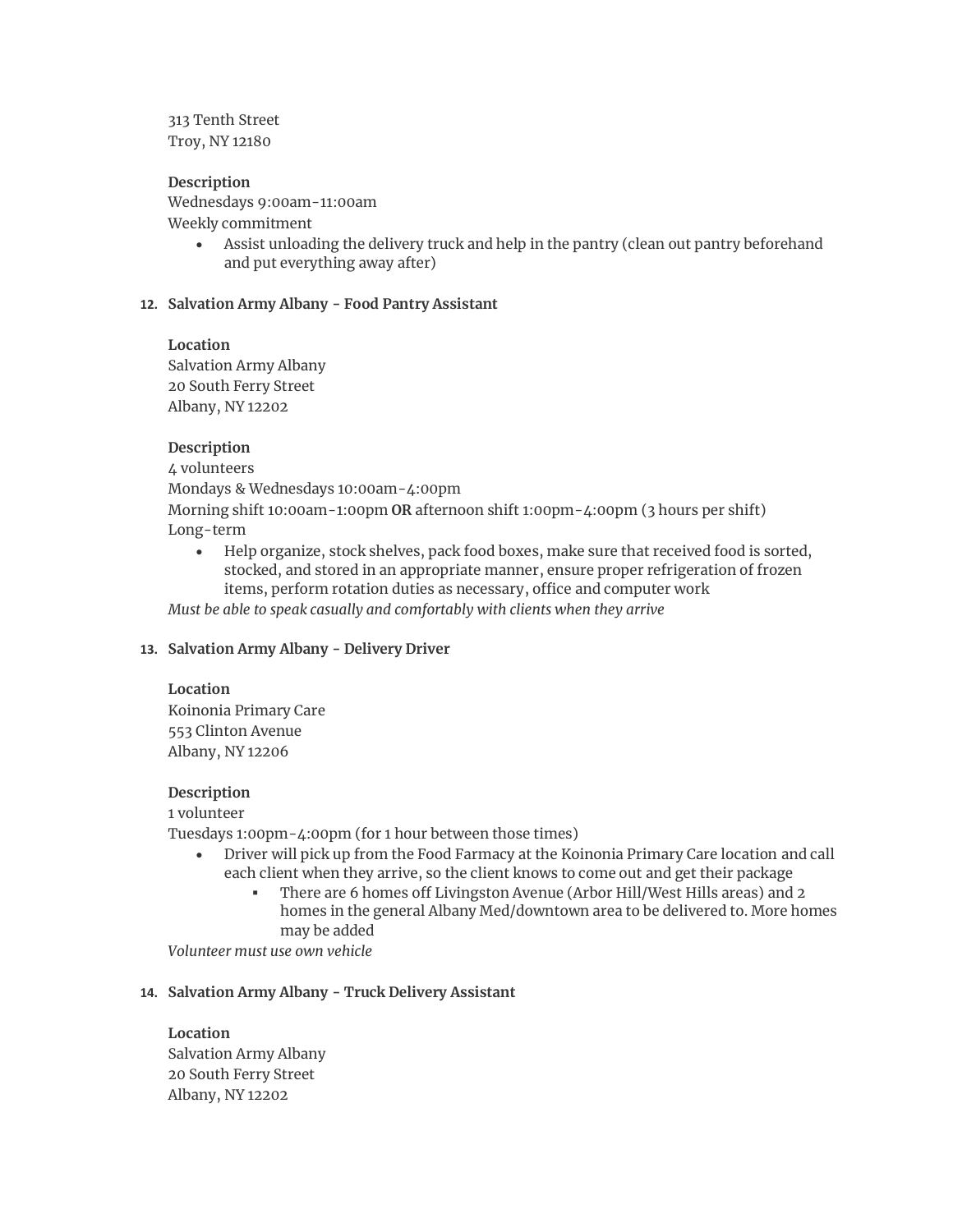## **Description**

3-5 volunteers

First & third Friday of every month (unless otherwise notified) 9:00am-1:00pm

• Assist with unloading food off truck, inventory items using order form, organize and stock items in the different food pantry rooms

*Must be able to lift 5-10 pounds, must be able to stand on feet and teamwork*

## 15. **Salvation Army Troy - Truck Delivery Assistant**

**Location** Salvation Army Troy 410 River Street Troy, NY 12180

## **Description**

2-3 volunteers Weekly commitment preferred Tuesday & Thursday mornings (delivery times vary)

• Assist with unloading food off the truck

## **16. State Street Food Pantry - Delivery Driver**

**Location**

State Street Food Pantry 5 Catherine Street Schenectady, NY 12307

# **Description**

1 volunteer Tuesdays starting at 10:30am (deliveries could take anywhere from 1.5-3 hours) • 8-15 contactless home deliveries *Volunteer must have their own vehicle* 

## **17. The Food Pantries for the Capital District - Delivery Volunteer**

**Location** The Food Pantries for the Capital District 32 Essex Street Albany, NY 12206

**Description** Tuesdays & Thursdays 7:30am-12:30 OR 2:00pm (delivery end time varies) Weekly commitment

• Volunteer will assist with deliveries and paperwork with one of The Food Pantries' drivers

*Volunteer must be physically fit, practice safe bending and lifting techniques, and take direction from driver*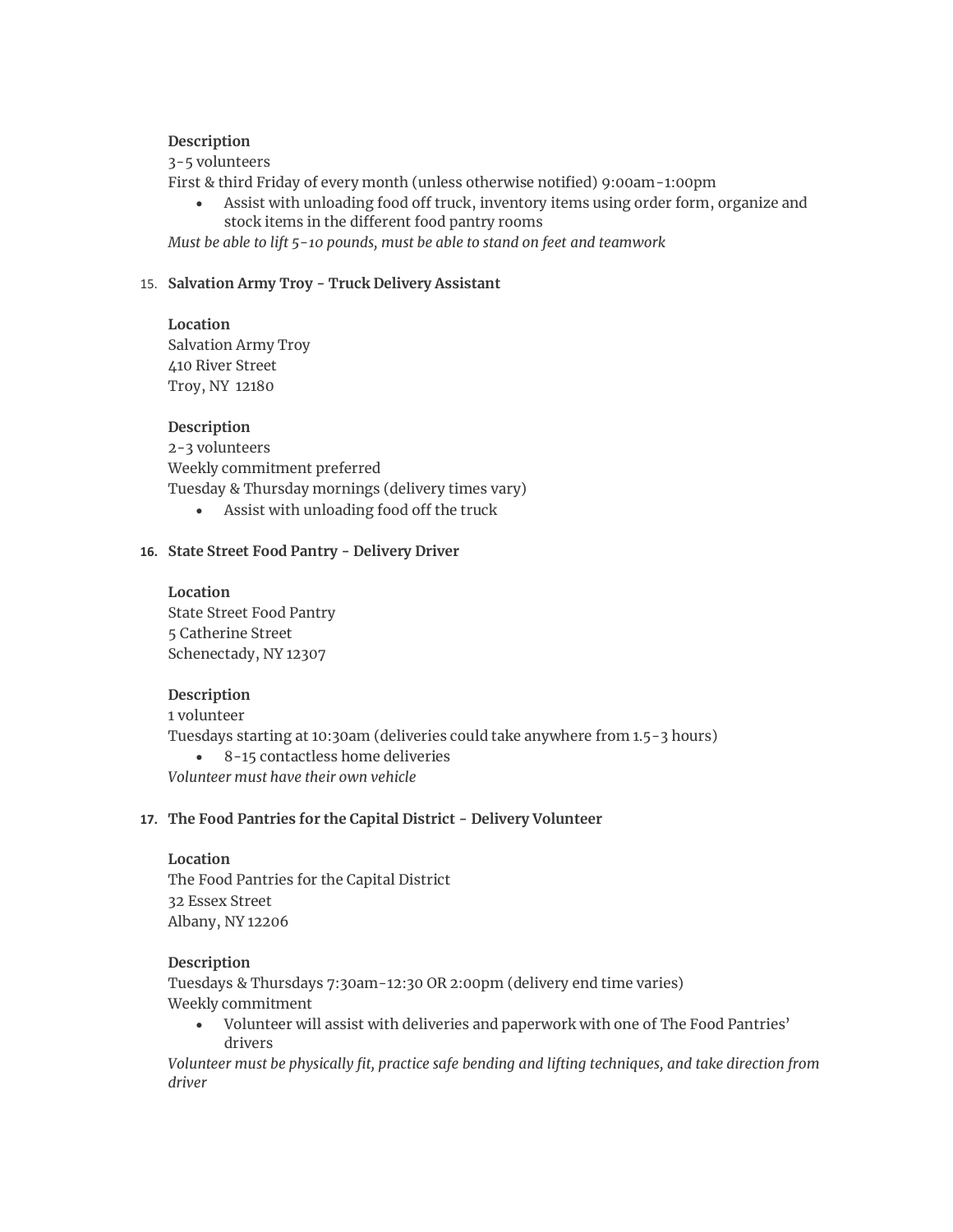**18. The Food Pantries for the Capital District - Food Connect Mobile Outreach Volunteer**

# **Location**

The Food Pantries for the Capital District 32 Essex Street Albany, NY 12206

# **Description**

1-4 volunteers each day Middlegrove Town Park (Saratoga) - 7/6, 7/13 & 7/20 (11:30am-1:30pm) Corinth Elementary School (Saratoga) - 7/26, 8/2 & 8/9 (10:00am-12:30pm) Beeman Park (Troy) - 8/16, 8/23 & 8/9 New Jerusalem Church (Albany) - 9/10 Preferred commitment for all dates at each individual site (but can be flexible)

• Volunteer will help with The Food Pantries' Food Connect Mobile Outreach program, which is a mobile produce pantry. Volunteer will help set up a table at the location and distribute produce bags and resources

# **19. Trinity Alliance Pantry - Pantry Volunteer**

# **Location**

Trinity Alliance Pantry 15 Trinity Place Albany, NY 12202

# **Description**

1 volunteer

Wednesday 10:00am-12:00pm OR 1:00pm-3:00pm

• Assist in stocking the pantry, packing bags, interfacing with consumers, calling and scheduling deliveries and service coordination

# **20. \*URGENT - Schenectady Community Ministries (SICM) - Pantry Volunteer**

## **Location**

Schenectady Community Ministries (SICM) 839 Albany Street Schenectady, NY 12307

# **Description**

2-3 volunteers per day Tuesdays-Fridays 10:00am-2:00pm (with flexibility) Weekly commitment preferred/1 day a week (can be flexible with scheduling) Mobile pantry opportunities will also be available throughout the week from 1:00pm-3:00pm

• Volunteers will make contactless deliveries to clients, drop food off at the client's front porch and then call them to let them know the delivery has been made

*Must have a clean valid Driver's License*

# **21. \*URGENT - Yates Village Pantry – Pantry Volunteer**